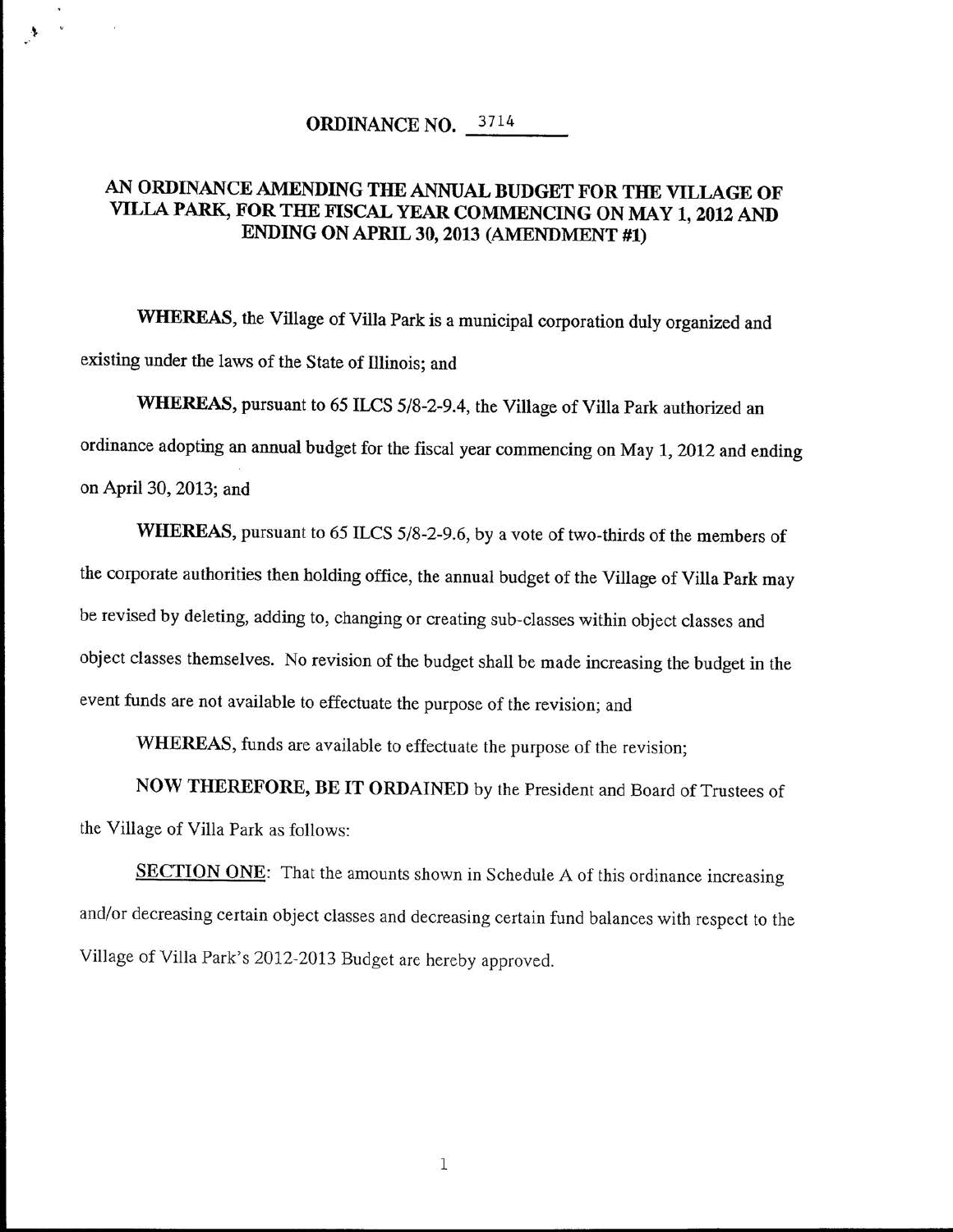passage and approval according to law SECTION TWO: This ordinance shall be in full force and effect from and after its

 $\hat{\mathbf{z}}$ 

 $\ddot{\phantom{a}}$ 

| PASSED AND APPROVED THIS 10th day of September , 2012.                                                                                                                                    |
|-------------------------------------------------------------------------------------------------------------------------------------------------------------------------------------------|
| VILLAGE OF VILLA PARK<br><b>JOE OF</b><br>$\sqrt{10}$ $M/2$<br>CORPORA<br>President, Village of Villa Park<br><b>SEA</b><br>ATTEST:<br>4 <sub>GE CO</sub><br>Clerk, Village of Villa Park |
| ADOPTED this 10th day of september , 2012, pursuant to a roll call vote as<br>follows:                                                                                                    |
| AYES: ALL                                                                                                                                                                                 |
| None                                                                                                                                                                                      |
| NAYS:<br>None                                                                                                                                                                             |
| ABSENT:<br>None                                                                                                                                                                           |
| <b>ABSTAINING:</b><br>None                                                                                                                                                                |